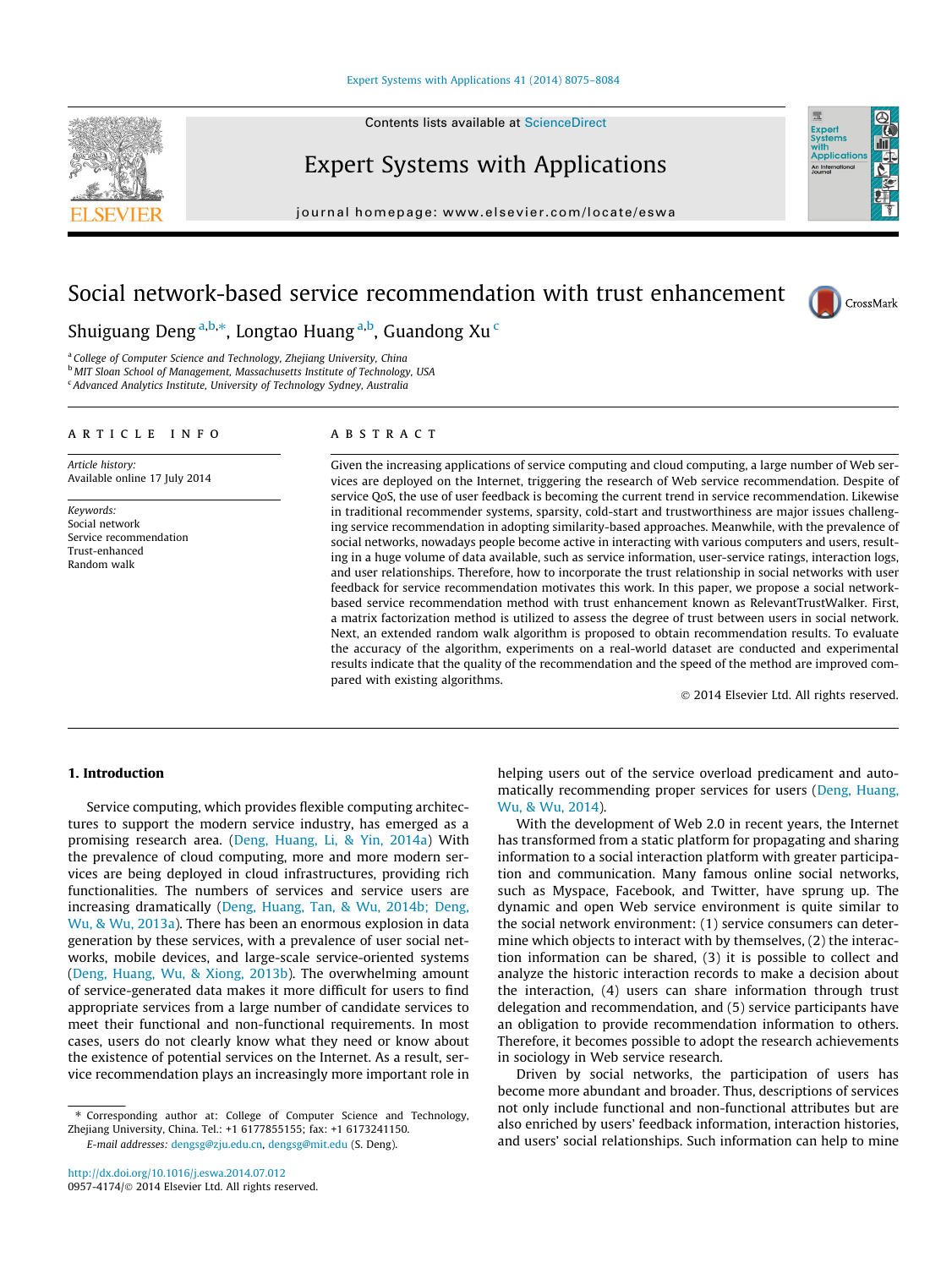users' preferences on services, trust relationships between users, and users' influence on others to make personalized service recommendations more accurate and objective. Thus, utilizing social network information brings new opportunities to personalized service recommendations. Meanwhile, the emerging social networks also involve a large number of generated data with complex structures. The big data generated from these users and services are typically network based, which can reflect the relationship among users and services. Hence, understanding how to effectively utilize these big data to make service composition more accurate has become a significant challenge.

Currently, most studies on service recommendations mainly rely on the properties of individual Web services, i.e., Quality of Service (QoS) [Shao, Zhang, & Wei, 2007; Chen, Feng, & Wu, 2011,](#page-9-0) but overlooking users' views on services. Thus, these methods may fail to capture users' personalized preferences accurately. With the help of social networks, users are more likely to share the feedbacks of services with their friends. Therefore, it is possible to make personalized recommendation by collecting users' feedback. Recommendation methods based on user feedback have been put into practice in many online commercial systems, such as Amazon, and Netflix. Collaborative filtering [\(Su & Khoshgoftaar,](#page-9-0) [2009\)](#page-9-0), as a dominantly used approach in recommender systems, is being extended by researchers to Web service recommendations. However, these methods still suffer the same intrinsic shortcomings as in traditional recommender systems:

# 1.1. Sparsity problem

In addition to the extremely large volume of user-service rating data, only a certain amount of users usually rates a small fraction of the whole available services. As a result, the density of the available user feedback data is often less than 1% ([Shao et al., 2007](#page-9-0)). Due to this data sparsity, collaborative filtering approaches suffer significant difficulties in identifying similar users or services via common similarity measures, e.g., cosine measure, in turn, deteriorating the recommendation performance.

## 1.2. Cold-start problem

Apart from sparsity, cold-start problem, e.g., users who have provided only little feedback or services have less been rated, or even new users or new services, is a more serious challenge in recommendation research. Because of the lack of user feedback, any similarity-based approaches cannot handle such cold-start problem.

# 1.3. Trustworthiness problem

With the increase of the number of services and users, some noisy information, or even the fake feedback data for malicious purposes may sneak into the inputs of recommendation systems. Apparently, such feedback will harm the prediction accuracy of the methods, thus should be differentiated and eliminated.

To solve the above problems, some research ([Andersen, Borgs, &](#page-8-0) [Chayes, 2008; O'Donovan & Smyth, 2005; Walter, Battiston, &](#page-8-0) [Schweitzer, 2008](#page-8-0)) has proposed trust-enhanced recommendation methods. Instead of referring to the whole population's ratings on objects, such methods mainly consider the trusted friends' ratings to make predictions. The current trust-enhanced recommendation methods are based on 0/1 trust relationships – users who are trusted by the target user can be treated as neighbors equally in making recommendations. In reality, however, the contributions of users with different levels of trustworthy should be differentiated. Hence, we present a novel trust-enhanced service recommendation method based on social networks in this paper. We first introduce the concept of trust relevancy, which measures the trustworthiness weight of neighbors in social network. Then, we propose the algorithm RelevantTrustWalker, which uses random walk to make service recommendations in the weighted social network. Finally, we conduct experiments with a real-world dataset to evaluate the accuracy and efficiency of the proposed method. The experimental results validate the improvement of the proposed method.

The rest of this paper is organized as follows. Some related work is discussed in Section 2. The problem definition is presented in Section [3.](#page-2-0) We introduce our proposed approach in Section [4.](#page-3-0) We describe the experiments in Section [5](#page-5-0). Finally, we conclude the paper and present some directions for future work in Section [6.](#page-8-0)

## 2. Related work

In recent years, service recommendation has become one of the hottest research topics in the field of service computing. Numerous studies have been performed on Web service recommendations ([Chen, Liu, & Huang, 2010; Jiang, Liu, & Tang, 2011; Mu-Hsing,](#page-8-0) [Chen, & Liang, 2009; Wang & Zeng, 2010](#page-8-0)). The early research on Web service recommendations mainly focused on users' functional requirements ([Blake & Nowlan, 2007; Thio & Karunasekera, 2007\)](#page-8-0). With the number of services with similar functionalities increasing, it has become more challenging to recommend services with better quality. Therefore, a heavily researched topic in Web service recommendation concentrates on QoS-based Web service recommendations that support optimized Web service selection by considering the QoS attributes of Web services with similar functionalities as well as preferences from users.

QoS-aware service recommendation approaches aim to predict the values of the QoS attributes of Web services and then make a final recommendation according to the predicted QoS values. Among the existing approaches, collaborative filtering has been widely adopted. Shao et al. proposed a user-based CF algorithm using PCC (Pearson Correlation Coefficient) to compute levels of similarity between users ([Shao et al., 2007](#page-9-0)). Users who have similar historical QoS experiences on Web services are deemed similar. For any active user, the missing QoS values of a Web service can be predicted by considering the corresponding QoS values of services used by the users similar to him. Finally, Web services with high predicted QoS values are recommended. Zheng et al. proposed a novel hybrid collaborative filtering algorithm for Web service QoS prediction by systematically combining both item-based PCC (IPCC) and user-based PCC (UPCC) [Deng et al., 2014b](#page-8-0). The approach in [Jiang et al. \(2011\)](#page-8-0) is based on the premise that if two users have similar QoS experiences for the same services, the two users are similar. However, this approach fails to solve the cold-start problem. If a user never has QoS experiences for any service, the method cannot recommend any services to him.

To improve the accuracy of recommendations for Web services, several new enhanced methods are proposed. Chen Xi, Liu Xudong, et al. recognized the influence of user location in Web service QoS prediction and proposed a novel method ([Chen et al., 2010\)](#page-8-0). The method groups users into a hierarchy of regions according to users' locations and their QoS records so that the users in a region are similar. When identifying similar users for a target user, instead of searching the entire set of users, the method only searches the regions to which the target user belongs. However, it does not consider service location in recommending Web services. Jiang proposed that the influence of the personalization of Web service items should be taken into account when computing the degree of similarity between users [\(Jiang et al., 2011](#page-8-0)). That is, more popular services or services with a stabler QoS from user to user should contribute less to user similarity measurements. Zhang suggested that it was better to combine users' QoS experiences,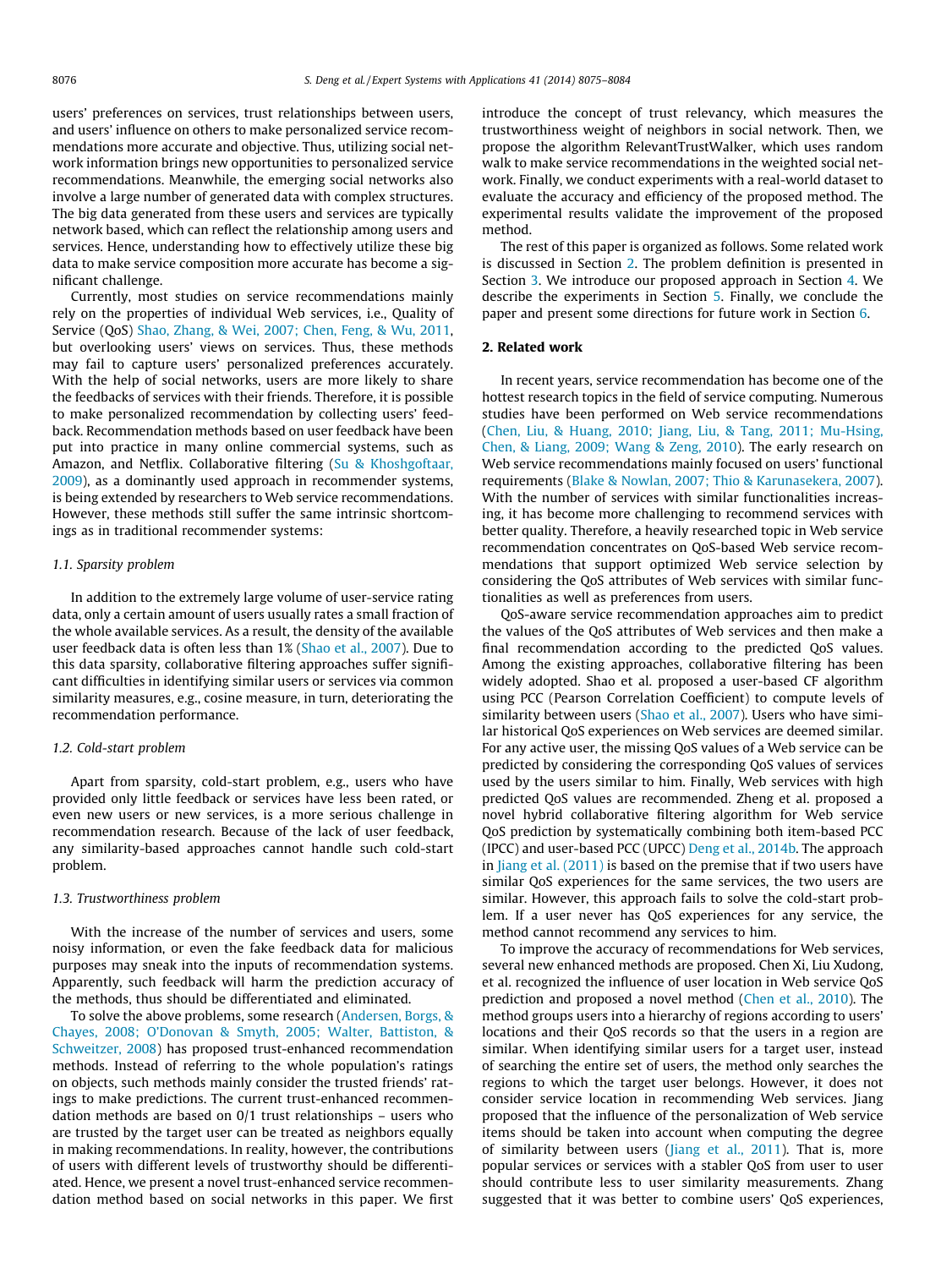<span id="page-2-0"></span>an environment factor and a user input factor to predict Web service OoS values [\(Shao et al., 2007](#page-9-0)). However, the environment factor and user-input factor hardly represent users' subjective opinions.

In general, most of the current Web service recommendation approaches aim to predict the values of the QoS attributes of Web services and use historic invocations to extract users' interests or preferences while hardly considering the trust issue. As a consequence, they cannot be directly employed in a real Web service recommendation system to actively recommend services without users' interference ([Maamar, Hacid, & Huhns, 2011](#page-9-0)). Users' feedback on services can reflect users' real opinions and preferences. With the development of social networks, it has become easier than ever before to obtain users' feedback. In fact, feedback-based recommendation approaches have been widely used in e-commerce applications; however, these approaches remain uncommon in the field of Web service recommendations.

Integrating trust in recommendations has become an enhancement for collaborative filtering-based approaches. The most common trust-enhanced recommendation approaches make users explicitly issue trust statements for other users. Golbeck proposed an extended-breadth first-search method in the trust network for prediction called TidalTrust [\(Golbeck, 2005](#page-8-0)). TidalTrust finds all raters with the shortest path distance from the given user and then aggregates their ratings, with the trust values between the given user and these raters as weights. MoleTrust is similar to TidalTrust ([Massa & Avesani, 2007\)](#page-9-0) but only considers the raters within the limit of a given maximum-depth. The maximum-depth is independent of any specific user and item. Jamali et al. proposed a random walk method called TrustWalker, which combines trust-based and item-based recommendations [\(Jamali & Ester, 2009\)](#page-8-0). The random walk model can efficiently avoid the impact of noisy data by considering an adequate number of ratings. TrustWalker considers not only the ratings of the target item but also those of similar items. The probability of using the rating of a similar item instead of a rating for the target item increases with the length of the walk increases. Their framework contained both trust-based and itembased collaborative filtering recommendations as special cases. Their experiments showed that their method outperformed other existing memory-based approaches.

However, one of the limitations of the above work is that the recommendations from trusted friends are not absolutely suitable for the target user because they may have different tastes, preferences, or selection habits. For example, given user  $u_1$  wants to see the movie Transformers, but he knows nothing about the movie. He may take into account his trusted friends' recommendations. Among his trusted friends,  $u_2$  and  $u_3$  have rated this movie as 4 and 2, respectively, and  $u_1$  trusts  $u_2$  and  $u_3$  the same amount. However,  $u_1$  and  $u_2$  both like science fiction action movies, whereas  $u_3$ prefers literary movies. Based on this information, there is a very high probability that  $u_1$  will think that *Transformers* is a very good movie and worthy of watching. Thus, we think that the degree of trust of the given user's directed trusted friends should also be differentiated based on their preferences. Compared to the existing work, the main contributions of this paper are summarized as follows:

- (1) We propose the concept of trust relevancy, which is used to weight the existing 0/1 social networks. Although the degree of trust in some trust-enhanced approaches is not 0 or 1, they should be initialized by users. However, in practical social websites, people can hardly define degrees of trust for their friends. Thus, these approaches are difficult to put into practice.
- (2) We develop a random walk algorithm for recommendations based on the proposed trust relevancy. The target of each walk is selected according to the trust relevancy among users instead of being selected randomly. Thus, this algorithm can accelerate the convergence speed and improve the recommendation accuracy.
- (3) We conduct a series of experiments with large-scale datasets to evaluate the accuracy and efficiency of the proposed method. The datasets are from the real-world website Epinions. The evaluation results show that the proposed method can be applied directly in existing social networks and provide high recommendation accuracy.

# 3. Problem definition and preliminary

Fig. 1 gives an example of the trust-enhanced service recommendation problem. The trust relations among users form a social network. Each user invokes several web services and rates them according to the interaction experiences. When a user needs recommendations, it predicts the ratings that the user might provide



Fig. 1. An example of trust-enhanced service recommendations.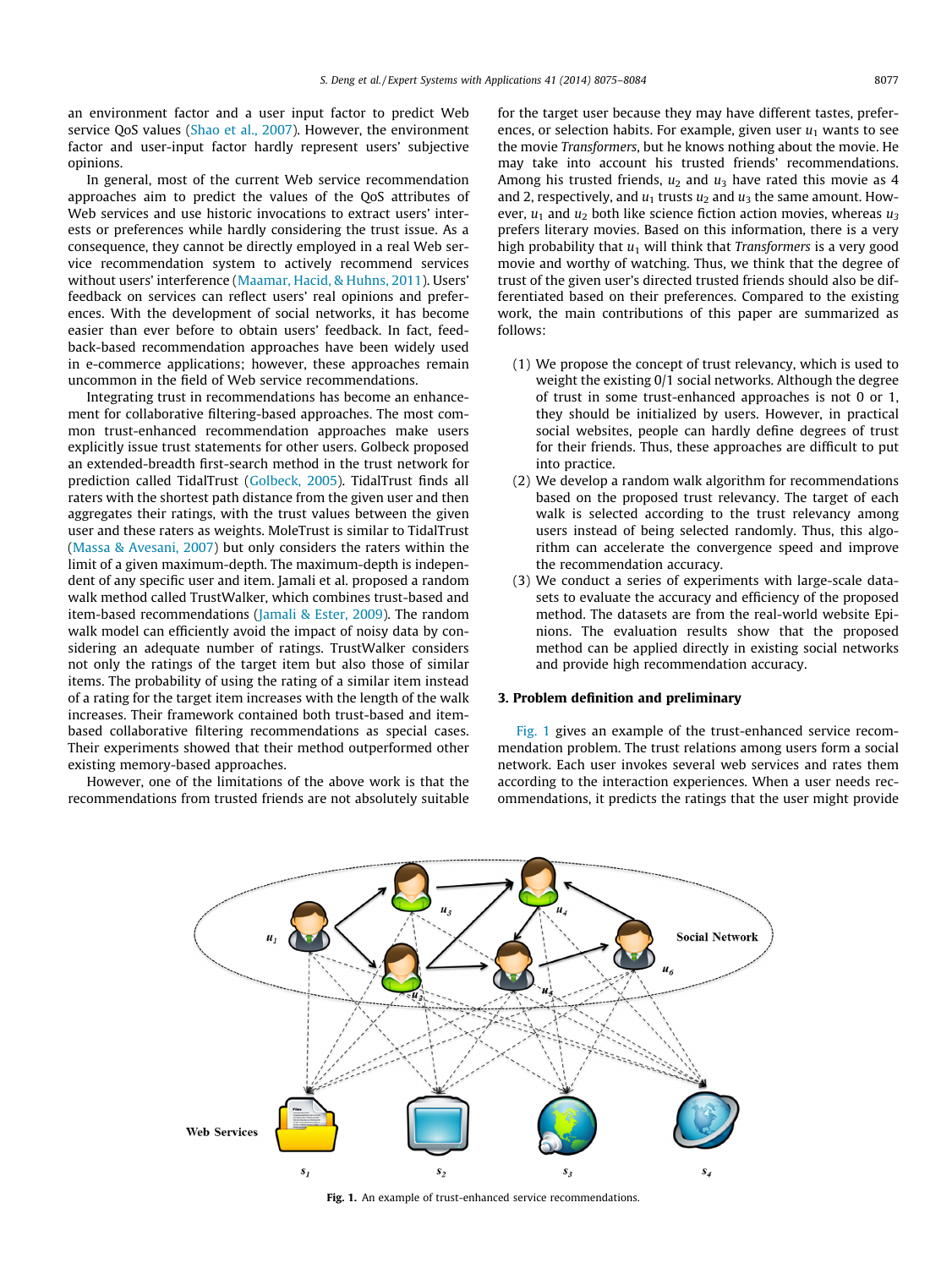<span id="page-3-0"></span>

Fig. 2. Overview of the proposed method.

and then recommends services with high predicted ratings. Hence, the target of the recommender system predicts users' ratings on services by analyzing the social network and user-service rating records.

As stated in [Jamali and Ester \(2009\)](#page-8-0), there is a set of users  $U = \{u_1, u_2, ..., u_m\}$  and a set of services  $S = \{s_1, s_2, ..., s_n\}$  in a trustenhanced service recommender system. The ratings expressed by users on services are given in a rating matrix  $R = [R_{u,s}]_{m \times n}$ . In this matrix,  $R_{u,s}$  denotes the rating of user u on service s.  $R_{u,s}$  can be any real number, but often ratings are integers in the range of [Deng et al. \(2014a\), Deng et al. \(2014\).](#page-8-0) In this paper, without loss of generality, we map the ratings 1,..., 5 to the interval [0,1] by normalizing the ratings. In a social rating network, each user  $u$  has a set  $S_u$  of direct neighbors, and  $t_{u,v}$  denotes the value of social trust  $u$  has on  $v$  as a real number in [0,1]. Zero means no trust, and one means full trust. Binary trust networks are the most common trust networks (Amazon, eBay, etc.). The trust values are given in a matrix T =  $[T_{u,v}]_{m\times m}$ . Non-zero elements  $T_{u,v}$  in T denote the existence of a social relation from  $u$  to  $v$ . Note that  $T$  is asymmetric in general.

Thus, the task of a trust-enhanced service recommender system is as follows: Given a user  $u_0 \in U$  and a service  $s \in S$  for which  $R_{u_0,s}$ is unknown, predict the rating for  $u_0$  on service s using R and T.

## 4. Trust-enhanced recommendation approach

This section presents our approach in detail for trust-enhanced service recommendations. First, we define the concept of trust relevancy, on which our recommendation algorithm is based. Then, we introduce the algorithm RelevantTrustWalker by extending the random walk algorithm in [Jamali and Ester \(2009\)](#page-8-0). Lastly, the predicted ratings are returned. The main process of our approach is shown in Fig. 2.

#### 4.1. Trust relevancy

As stated earlier, the direct application of a trust relationship in a social network does not always increase the prediction accuracy. Services recommended from trusted users can only be considered reliable; such recommendations do not absolutely affect the target user's ratings because the target user and trusted users might differ in interests, preferences and perception. Therefore, we propose the concept of trust relevancy, which considers both the trust relations between users together with the similarities between users.

**Definition 1** (Trust Relevancy). Given user  $u$  and  $v$ , the trust relevancy between  $u$  and  $v$  is as follows:

$$
tr(u, v) = simU(u, v) * t(u, v),
$$

where sim $U(u, v)$  is the similarity of users u and v, and  $t(u, v)$  is the degree of trust of u towards v.  $t(u, v)$  can be explicitly provided by users or calculated based on some algorithms. Because most practical social networks are 0/1 trust networks, the degree of trust between two users usually equals 1. In this paper, we obtain the degree of trust directly from the Epinions dataset. If the degree of trust has not been explicitly provided by the dataset, we can calculate the values based on the historic interactions using some existing algorithms such as [\(Jøsang, Roslan, & Colin, 2007\)](#page-8-0). By computing the trust relevancy between all connected users in a social network, we can obtain a weighted trust network  $(SN<sup>+</sup>)$ , where the weight of each edge is the value of trust relevancy.

A number of methods for calculating user similarities have been proposed ([Benesty, Chen, & Huang, 2009; Danielsson, 1980;](#page-8-0) [Krause, 1987](#page-8-0)). These methods basically calculate the distance between users' characteristic vectors. In service recommendation systems, the user-service rating matrix is usually very large. As a result, the dimensionality of the user/service vectors is extremely high. However, most of the score data are missing. Therefore, matrix factorization (MF) has been widely utilized in recommendation research to improve efficiency by dimension reduction [\(Koren,](#page-8-0) [Bell, & Volinsky, 2009\)](#page-8-0). MF can provide high extensibility as well as good prediction accuracy. For an  $m*n$  users-service rating matrix  $R$ , the purpose of matrix factorization is to decompose  *into two* latent feature matrices of users and services with a lower dimensionality d. The calculation of the similarity of users in this paper first utilizes MF to obtain the latent feature matrix of users and then calculates the similarity distance between user vectors.

In this paper, we mainly aim to decompose the user-service rating matrix R. Based on the matrix factorization technique, matrix R can be approximately decomposed into two matrices P and Q:

$$
R \approx PQ^T \tag{1}
$$

where  $P \in \mathbf{R}^{m \times d}$  and  $Q \in \mathbf{R}^{n \times d}$  represent the latent feature matrices of users and services, respectively. Each line of the respective matrix represents a user or service latent feature vector. After decomposing the matrix, we use the cosine similarity measure  $(Y_{e}, 2011)$  to calculate the similarity between two users. Given the latent feature vectors of two users  $u$  and  $v$ , their similarity calculation is as follows:

$$
simU(u, v) = \cos(\mathbf{u}, \mathbf{v}) = \frac{\mathbf{u} \cdot \mathbf{v}}{|\mathbf{u}| \cdot |\mathbf{v}|}
$$
 (2)

where  $\bf{u}$  and  $\bf{v}$  are the latent feature vectors of the users  $u$  and  $v$ . The following example is used to clearly illustrate the process of calculating similarity.

**Example 1.** Given 6 users and 4 services, the user-service rating matrix is as follows: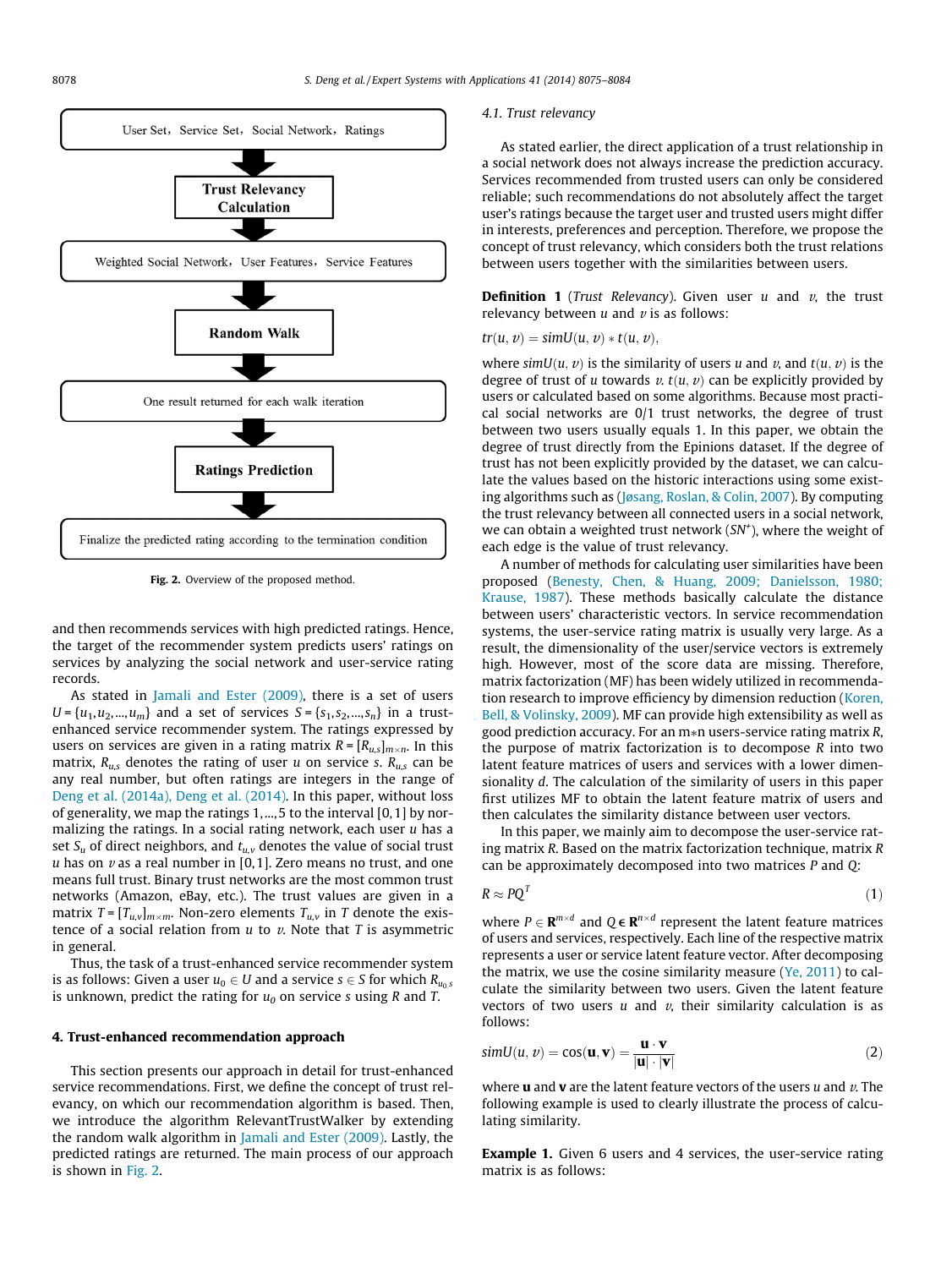<span id="page-4-0"></span>
$$
R = \begin{bmatrix} 5 & 5 & 0 & 5 \\ 5 & 0 & 3 & 4 \\ 3 & 4 & 0 & 3 \\ 0 & 0 & 5 & 3 \\ 5 & 4 & 4 & 5 \\ 5 & 4 & 5 & 5 \end{bmatrix}
$$

Through the MF technique, the rating matrix  $R$  is decomposed into two latent feature matrices, P and Q:

$$
p = \begin{bmatrix} -0.4472 & 0.5373 \\ -0.3586 & -0.2461 \\ -0.2925 & 0.4033 \\ -0.2078 & -0.6700 \\ -0.5099 & -0.0597 \\ -0.5316 & -0.1887 \end{bmatrix} Q = \begin{bmatrix} -0.5710 & 0.228 \\ -0.4275 & 0.5172 \\ -0.3846 & -0.8246 \\ -0.5859 & -0.0532 \end{bmatrix}
$$

We select the users  $\mathbf{u}_5$  (-0.5099, -0.0597) and  $\mathbf{u}_6$  (-0.5316,  $-0.1887$ ). The similarity between the two users can be calculated as 0.9749. From the rating matrix, we can observe that user  $\mathbf{u}_5$ and  $\mathbf{u}_6$  only rate the third service differently. Therefore, their similarity should approach 1. It can be observed that the method accurately measures the similarity of two users.

## 4.2. Recommendation algorithm

This section introduces the proposed trust-enhanced random walk algorithm, RelevantTrustWalker, in detail. Table 1 gives the variables definitions used in the algorithm.

The RelevantTrustWalker algorithm attains a final result through multiple iterations. For each iteration, the random walk starts from the target user  $u_0$  in the weighted trust network SN<sup>+</sup>. In the kth step of the random walk in the trust network, the process will reach a certain node u. If user u has rated the to-be-recommended service  $s$ , then the rating of  $s$  from user  $u$  is directly used as the result for the iteration. Otherwise, the process has the following options:

(a) The random walk will stop at the current node  $u$  with a certain probability  $\varphi_{u,s,k}$ . Then, the service  $s_i$  is selected from  $RS_u$ based on the probability  $F_u(s_i)$ . The rating of  $s_i$  from u is the result for the iteration.

The probability that the random walk stops at user  $u$  in the  $k$ -th step is affected by the similarity of the services that u has rated and the to-be-recommended service s. The more similar the rated services and s, the greater the probability is to stop. Furthermore, a

|--|--|--|

Variables for RelevantTrustWalker.

|                       | Variables Description                                                                   |
|-----------------------|-----------------------------------------------------------------------------------------|
| $r_{u,s}$             | The real rating of service s from user u                                                |
| $p_{u,s}$             | The predicted rating of service s from user u                                           |
| $\varphi_{u,s,k}$     | The probability that the random walk stops at user u in the kth                         |
|                       | step                                                                                    |
| TU <sub>u</sub>       | The set of users that user u trusts                                                     |
| $E_u(v)$              | The probability that user $v$ is selected from $TU_u$ as the target of the<br>next step |
| simS(s <sub>i</sub> ) | The similarity of services $s_i$ and $s_i$                                              |
| $s_i$                 |                                                                                         |
| $RS_{ii}$             | The set of services that user $u$ has rated                                             |
| $F_u(s_i)$            | The probability that $s_i$ is selected from $RS_u$ to obtain u's rating for $s_i$       |

larger distance between the user u and the target user  $u_0$  can introduce more noise into the prediction. Therefore,  $\varphi_{u,s,k}$  should increase when k increases. Thus, the calculation for  $\varphi_{u,s,k}$  is as follows:

$$
\varphi_{u,s,k} = \max_{s_i \in RS_u} \text{simS}(s_i, s) \times \frac{1}{1 + e^{-\frac{k}{2}}},\tag{3}
$$

where  $\text{simS}(s_i, s)$  is the similarity between the services  $s_i$  and s. The sigmoid function of  $k$  can provides value 1 for big values of  $k$ , and a small value for small values of k. Existing methods for calculating the similarity between two services are mostly based on collaborative filtering techniques. However, when two services do not have ratings from mutual users, such approaches cannot calculate their similarity values. Therefore, we propose calculating similarities between services based on the matrix factorization method. In Section [4.1,](#page-3-0) the matrix factorization of the rating matrix can be used to obtain not only the user latent features but the service latent features. Then, each service can be represented as a latent feature vec-tor. Similar to formula [\(2\),](#page-3-0) for two services  $s_i$  and  $s_j$ , the similarity calculation is as follows:

$$
simS(si, sj) = cos(\mathbf{s}_i, \mathbf{s}_j) = \frac{\mathbf{s}_i \cdot \mathbf{s}_j}{|\mathbf{s}_i| \cdot |\mathbf{s}_j|}
$$
(4)

When it is determined that user  $u$  is the terminating point of the walk, the method will need to select one service from  $RS_u$ . The rating of  $s_i$  from  $u$  is the outcome for the iteration. The probability of the chosen service  $F_u(s_i)$  is calculated according to the following formula:

$$
F_u(s_i) = \frac{\text{simS}(s, s_i)}{\sum_{s_j \in RS_u} \text{simS}(s, s_j)}
$$
(5)

The way to select services based on  $F_u(s_i)$  is through a roulettewheel selection ([Lipowski & Dorota, 2012\)](#page-9-0), that is, services with higher values of  $F_u(s_i)$  are more possible to be selected. Once the service  $s_i$  is selected, the rating of  $s_i$  from user u is returned as the result of the iteration. The random walk is likely to run and never stop. Therefore, we adopt the concept of ''six degrees of separation'' [\(Milgram, 1967\)](#page-9-0). The maximum step for a random walk is set to 6.

(b) By contrast, the walk can continue with a probability of  $1 - \varphi_{u, s, k}$ . A user is selected from the set of users whom the current user  $u$  directly trusts as the target node for the next step.

At present, the existing methods usually choose the target node randomly, which means each user whom u trusts has an equal chance of being selected. However, as mentioned above, these users have different reference significance for user u. To distinguish different users' contribution to the recommendation prediction, we propose that the target node  $\nu$  for the next step from the current user  $u$  is selected according to the following probability:

$$
E_u(v) = \frac{\operatorname{tr}(u, v)}{\sum_{x \in \mathcal{T}U_u} \operatorname{tr}(u, x)},\tag{6}
$$

where  $tr(u, v)$  is the trust relevancy introduced in Section [4.1](#page-3-0). The trust relevancy guarantees that each step of the walk will choose the user that is more similar to the current user, making the recommendation more accurate.

The pseudo-code of the RelevantTrustWalker algorithm is as follows: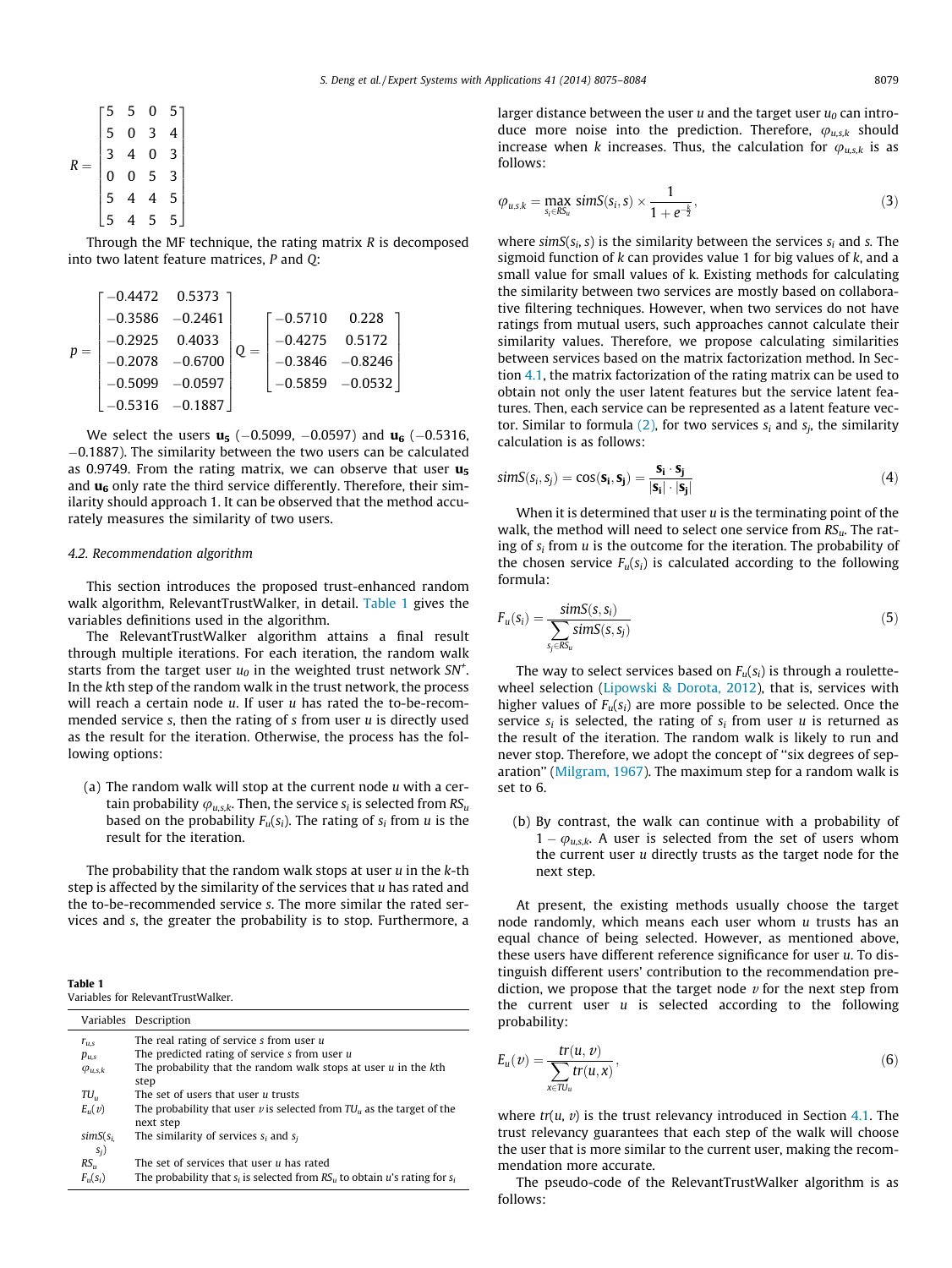## <span id="page-5-0"></span>Algorithm 1. RelevantTrustWalker

| Input: $U$ (user set), $S$ (service set), $R$ (rating matrix),          |
|-------------------------------------------------------------------------|
| $SN^{+}$ (weighted social network), $u_{0}$ (the target user), s(to-be- |
| recommended service)                                                    |
| $\sim$ $\sim$ $\sim$ $\sim$ $\sim$ $\sim$ $\sim$                        |

Output: r (predicted rating)

- 1 **set**  $k = 1$ ; //the step of the walk
- 2 **set**  $u = u_0$ ; //set the start point of the walk as  $u_0$
- 3 **set** max-depth = 6; //the max step of the walk
- 4 set  $r = 0$ ;
- 5 while  $(k \leq \text{max-depth})$
- 6  $u = \text{selectUser}(u)$ ; // select v from TU<sub>u</sub> as the target of the next step according to the probability  $E_u(v)$

|    | une nent step accord                       |
|----|--------------------------------------------|
| 7  | <b>if</b> ( <i>u</i> has rated <i>s</i> ){ |
| 8  | $r = r_{u.s}.$                             |
| q  | return $r$ ;                               |
| 10 |                                            |
| 11 | else{                                      |

| . . | <b>LIJLI</b>                                                  |
|-----|---------------------------------------------------------------|
| 12  | <b>if</b> (random(0,1) < $\varphi_{u,sk}$    k == max-depth){ |
|     | //stop at the current node                                    |
| 13  | $s_i$ = selectService(u); // service $s_i$ is selected from   |
|     | $RS_u$ according to the probability $F_u(s_i)$                |
| 14  | $r = r_{\text{u}}$ si,                                        |
|     |                                                               |

| 15 | return $r$ ; |
|----|--------------|
| 16 |              |
| 17 | else         |
| 18 | k++:         |
| 19 |              |
| 20 |              |
| 21 | return r:    |

**Example 2.** Fig. 3 shows an example to illustrate the Algorithm 1 clearly. The weight of each edge represents the probability  $E_u(v)$ which is calculated according to the Eq.  $(6)$ . Suppose the service  $s_3$ is to be recommended for the user  $u_1$ . For the first step of the walk (shown in Fig. 3 (a)),  $u_2$  is more likely to be selected as the target node since the value of  $E_u(u_2)$  is larger. If  $u_2$  has rated  $s_3$  with the rating r, r will be returned as the result of this walk (Line.7–9). Otherwise, if the termination condition (Line.12) is not reached, the walk would continue. For the second step,  $u_5$  is selected (shown in Fig. 3 (b)). It should also check whether  $u_5$  has rated  $s_3$ . If  $u_5$  has not rated  $s_3$  but the termination condition is reached, it will select the most similar service to  $s_3$  from the services  $u_5$  has rated (Line.13). The selection probability of each service is according to the Eq. [\(5\)](#page-4-0). Then, the rating of the selected service by  $u_5$  is returned as the result of this walk.

## 4.3. Ratings prediction

The RelevantTrustWalker algorithm attains a final result through multiple iterations. The final predicted rating is obtained by polymerizing the results returned from every iteration:

$$
p_{u_0,s} = \frac{1}{n} \sum_{i=1}^n r_i
$$
 (7)

where  $r_i$  is the result of each iteration, *n* is the number of iterations. To obtain a stable predict result, the algorithm needs to perform an adequate number of random walks. We can decide the termination condition of the algorithm through the calculation of the variance of the prediction values. The variance of the prediction results after a random walk is denoted as  $\sigma^2$ . The calculation of  $\sigma^2$  is as follows:

$$
\sigma_i^2 = \frac{1}{i} \sum_{j=1}^i (r_j - \bar{r})^2
$$
 (8)

where  $r_i$  is the result of every iteration, *i* is the total number of iterations until the current walk, and  $\sigma_i^2$  is the variance obtained from the last  $i$  iterations, which will eventually tend to a stable value. In this paper, when  $|\sigma_{i+1}^2 - \sigma_i^2| \leq \varepsilon$ , the algorithm terminates  $(\varepsilon = 0.0001)$ .

# 5. Evaluation and analysis

In this section, we conduct several experiments to compare the recommendation quality of the RelevantTrustWalker approach with other state-of-the-art trust-enhanced service recommendation methods.

## 5.1. Experiment setup

In the trust-enhanced recommender research domain, there is not much publicly available and suitable test data ([Milgram,](#page-9-0) [1967\)](#page-9-0). The Epinions dataset is considered the only publicly available social rating network dataset. Hence, in this paper, we choose Epinions as the data source for our experiments on trust-enhanced recommendations. Epinions is a well-known product review website that was established in 1999 ([www.epinion.com](#page-9-0)). Users can rate products from 1 to 5 and submit their personal reviews. These ratings and reviews influence other customers when they make decisions on whether to buy a product. In addition, users are also allowed to specify whom to trust and build a social trust network. In the social trust network, reviews and ratings from a user are consistently found to be valuable by his trustees. Furthermore, products online can also be regarded as services, and several researches on services recommendation have utilized the datasets from Epinions ([Alnemr, Bross, & Meinel, 2009; Noor & Sheng,](#page-8-0) [2014\)](#page-8-0). Thus, Epinions is an ideal source for our experiments.

We use the dataset of Epinions published by the authors of [Massa and Avesani \(2006\).](#page-9-0) [Table 2](#page-6-0) shows the statistics of the data source. It consists of 49,290 users, who rated a total of 139,738 different items at least once. The total number of ratings is 664,824. The density of the user-item rating matrix is less than 0.01%. Each user has rated 13.4 items on average. As to the social trust network, the total number of issued trust statements is 487,181. Each user has 9.9 direct trusters on average. We can observe that the user-item rating matrix of Epinions is incredibly large in size and extremely sparse, much sparser than another commonly used



Fig. 3. Example of RelevantTrustWalker.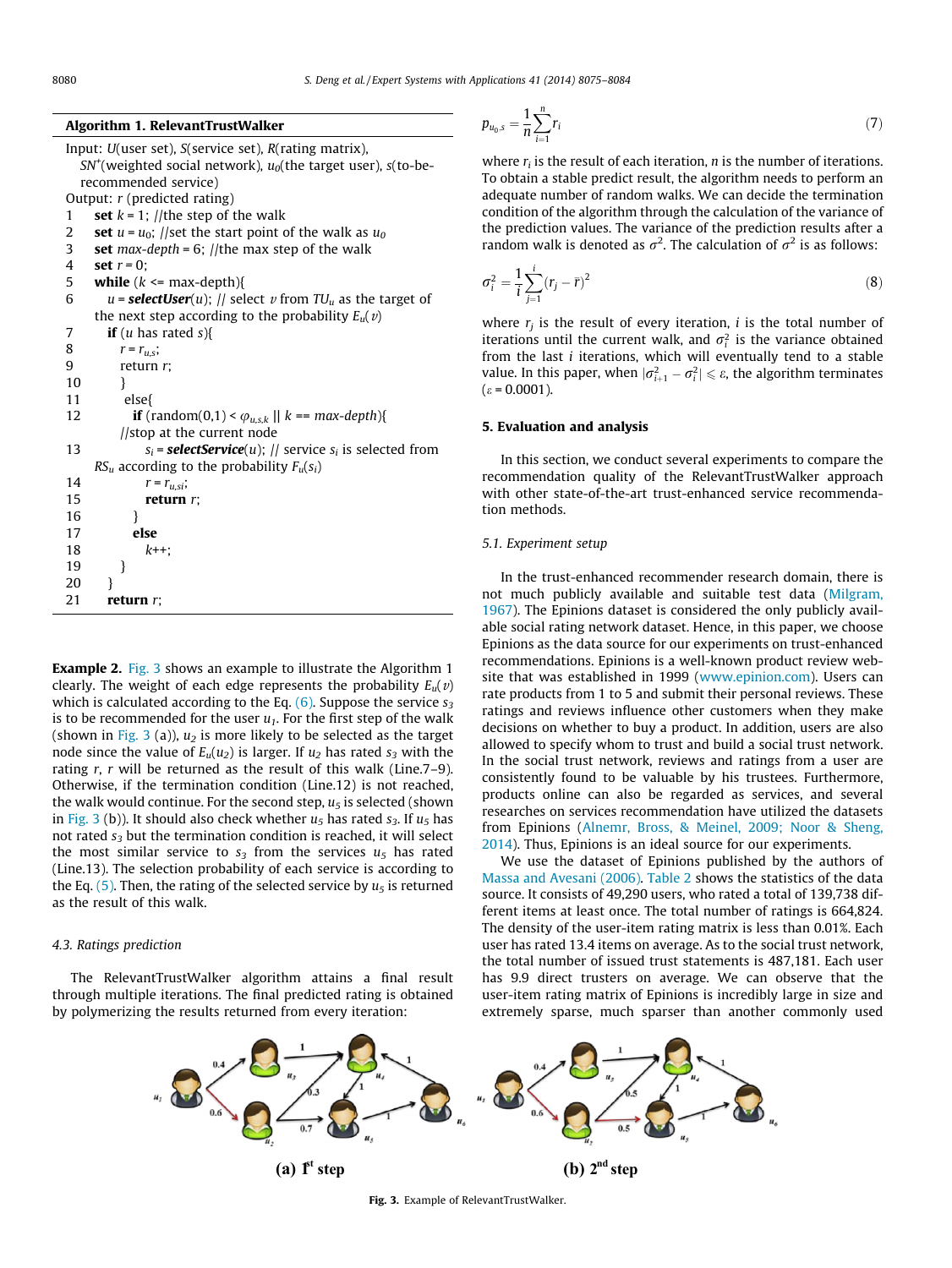<span id="page-6-0"></span>Table 2 Statistics of the Epinions dataset.

| statistics of the Ephilons dataset. |         |
|-------------------------------------|---------|
| <b>Users</b>                        | 49.290  |
| Items                               | 139.738 |
| Ratings                             | 664.824 |
| <b>Trust Relations</b>              | 487.181 |
| Avg. ratings per user               | 13.4    |
| Max ratings per user                | 1845    |
| Avg. ratings per item               | 4.8     |
| Max ratings per item                | 6843    |
| Avg. trusters per user              | 9.9     |
| Max trusters per user               | 1587    |
| Avg. trustees per user              | 9.9     |
| Max trustees per user               | 2.365   |
|                                     |         |

collaborative filtering dataset, Movielens, with a density of 4.25%. Thus, the dataset can evaluate the performance of our approach with big data and high sparsity at the same time. [\(Massa &](#page-9-0) [Avesani, 2007\)](#page-9-0) found that those with a service number of less than five comments can be identified as cold-start users. Cold-start users and relevant data accounted for more than 50%. Therefore, it is very important to consider cold-start users to enhance the accuracy of recommendations and coverage.

To evaluate the performance improvement of RelevantTrust-Walker, we compare our method with the following state-ofthe-art methods:

- UserCF: This method is the classic user-based collaborative filtering method, which makes prediction merely based on user similarity [\(Su & Khoshgoftaar, 2009\)](#page-9-0).
- ItemCF: This method is the classic item-based collaborative filtering method, which captures similar item characteristics to make predictions ([Nilashi, Othman, & Norafida, 2014\)](#page-9-0).
- TidalTrust: This method is proposed by Golbeck [\(Golbeck, 2005\)](#page-8-0) and generates ratings based on a trust inference algorithm.
- MoleTrust: This method is proposed by Massa and Avesani [\(Massa & Avesani, 2007](#page-9-0)) and predicts the trust score of the source user for the target user by walking through the social network starting from the source user and propagating trust along trust edges.
- TrustWalker: This method is a random walk method based on trust and item similarity [\(Jamali & Ester, 2009](#page-8-0)).
- CoTrustWalker: This method is an extension of TrustWalker and utilizes a cloud model to compute item similarity ([Zhu, Xu, &](#page-9-0) [Liu, 2013](#page-9-0)).
- CliquesWalker: This method is a random walk method that considers social cliques [\(Yang & Sun, 2012](#page-9-0)).

## 5.2. Evaluation metrics

Our experiments are developed using Java, and the experimental setting is an Intel Core2 P7370 2.0GHZ with 4 GB RAM machine with Windows 7 and jdk 6.0.

Leave-One-Out (LOO) is widely used for the evaluation of recommendation methods ([Golbeck, 2005; Jamali & Ester, 2009\)](#page-8-0). In this paper, we adopt LOO to evaluate the recommendation algorithms by hiding an actual rating value and predicting its value through the compared recommendation algorithms. Then, we compare the accuracy of the algorithms by analyzing the root mean square error.

We adopt the Root Mean Squared Error (RMSE), which is widely used in recommendation research [\(Blake & Nowlan, 2007; Thio &](#page-8-0) [Karunasekera, 2007](#page-8-0)), to measure the error in recommendations:

$$
RMSE = \sqrt{\frac{\sum_{u,s} (R_{u,s} - \widehat{R}_{u,s})^2}{N}},
$$
\n(9)

where  $R_{\mu,s}$  is the actual rating the user u gave to the service s and  $R_{u,s}$ is the predicted rating the user  $u$  gave to the service s. N denotes the number of tested ratings. The smaller the value of RMSE is, the more precisely the recommendation algorithm performs.

Some recommendation mechanisms may not be able to predict all the ratings in test data given the high sparsity of the dataset. Involving trust can enhance coverage without sacrificing the precision. Therefore, we use the metric coverage to measure the percentage of pairs of <user, service>, for which a predicted value can be generated. For a pair of <user, service>, if the recommender cannot find a prediction on the rating for the reason of lack of enough information to calculate similariy, then the recommender cannot cover this pair of <user, service>.

$$
coverage = \frac{S}{N},\tag{10}
$$

where S denotes the number of predicted ratings and N denotes the number of tested ratings.

To combine RMSE and coverage into a single evaluation metric, we compute the F-Measure. We have to convert RMSE into a precision metric in the range of [0,1]. The precision is denoted as follows:

$$
precision = 1 - \frac{RMSE}{4}.
$$
\n(11)

In this Eq. (4) is the maximum possible error because the values of the ratings are in the range of [1,5].

$$
F-Measure = \frac{2 \times precision \times coverage}{precision + coverage}.
$$
 (12)

# 5.3. Experimental results

This section presents the results of a different experimental comparison including the recommendation results of all users and cold-start users and a performance comparison of the different algorithms.

From the experimental results in Table 3 and [Fig. 4,](#page-7-0) we can observe that the accuracy of all the algorithms improves when recommending for all users. This finding is mainly because the userservice rating information is more adequate. From Table 3, we can see that the trust-enhanced recommendation algorithms have no absolute advantages in terms of accuracy compared to the Userbased CF and the Item-based CF recommendation algorithms because the traditional collaborative filtering methods can calculate user/service similarity with adequate rating information. Several trust-enhanced recommendation algorithms only consider the trust between users, without considering the interests and preferences between users, which would result in the improvement of coverage without sacrificing accuracy. By contrast, the proposed RelevantTrustWalker considers trust relevancy, which combines the trust degree and user similarity, to improve the accuracy of the recommendation. Thus, the recommendation performance of

| Table 3                           |  |  |
|-----------------------------------|--|--|
| Comparison results for all users. |  |  |

| Algorithms          | <b>RMSE</b> | Coverage (%) | F-measure |
|---------------------|-------------|--------------|-----------|
| Liser-based CF      | 1.141       | 70.43        | 0.7095    |
| Item-based CF       | 1.345       | 67.58        | 0.6697    |
| TidalTrust          | 1.127       | 84.15        | 0.7750    |
| MoleTrust           | 1.164       | 86.47        | 0.7791    |
| TrustWalker         | 1.089       | 95.13        | 0.8246    |
| CoTrustWalker       | 1.074       | 94.23        | 0.8236    |
| CliquesWalker       | 1.045       | 96.78        | 0.8379    |
| RelevantTrustWalker | 1.012       | 98.21        | 0.8486    |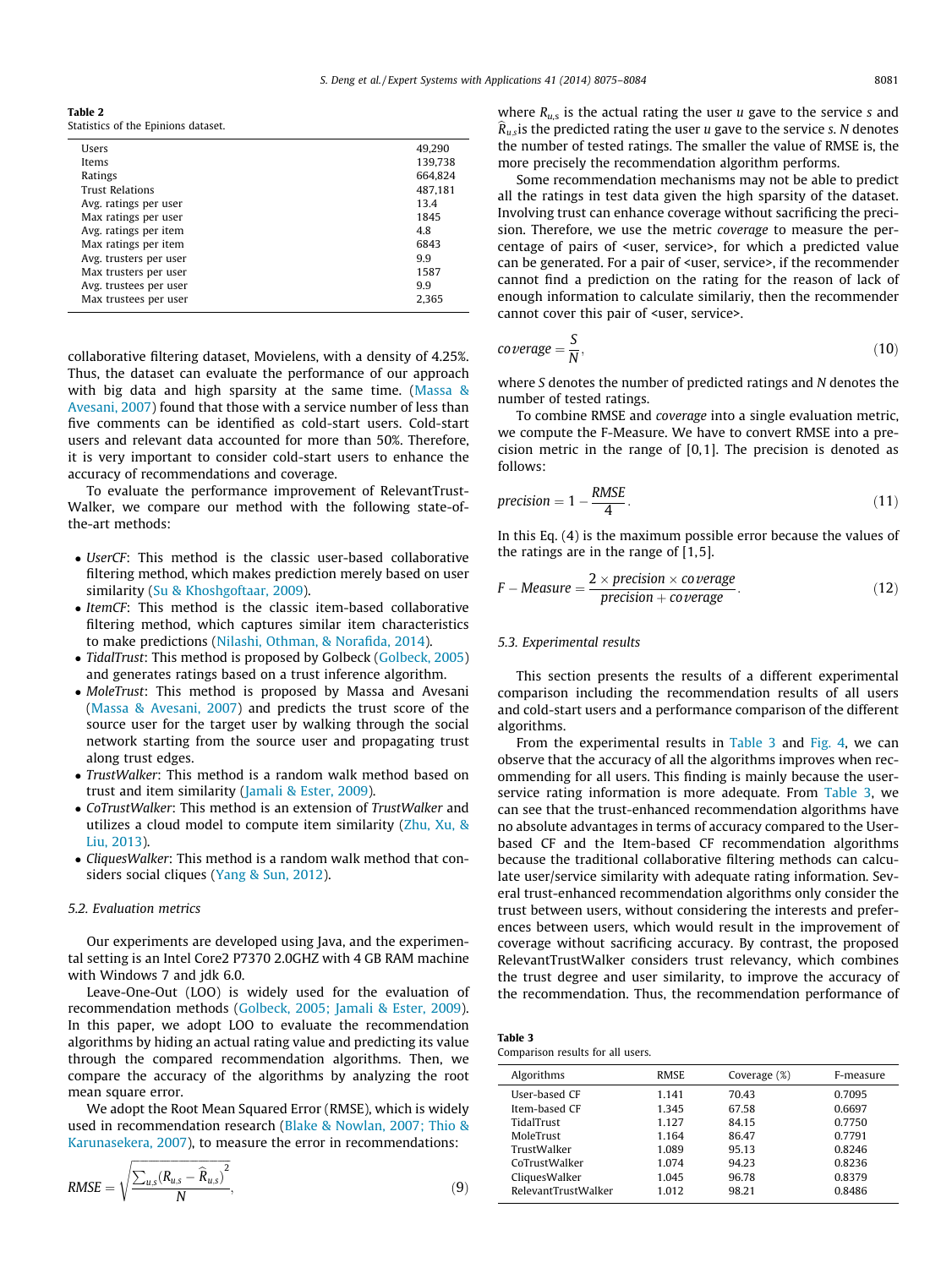<span id="page-7-0"></span>



RelevantTrustWalker is also superior to other algorithms when recommending for all users.

RelevantTrustWalker and other trust-enhanced recommendation algorithms offer the advantage of being able to solve the cold-start problem. It is necessary to assess their performance on recommendations for cold-start users. Table 4 and Fig. 5 show the comparison results for cold-start users.

From the above experimental results, we can observe that RelevantTrustWalker has a lower error than other recommendation algorithms for cold starts. Two traditional collaborative filtering algorithms, User-based CF and Item-based CF, perform the worst, mainly because the cold-start users rated few mutual services, which mean most user/service similarities cannot be calculated accurately. As a result, these two methods perform with the

#### Table 4

Comparison results for cold-start users.

| Algorithms          | <b>RMSE</b> | Coverage (%) | F-measure |
|---------------------|-------------|--------------|-----------|
| User-based CF       | 1.485       | 18.93        | 0.2910    |
| Item-based CF       | 1.537       | 23.14        | 0.3364    |
| TidalTrust          | 1.238       | 60.75        | 0.6463    |
| MoleTrust           | 1.397       | 58.29        | 0.6150    |
| TrustWalker         | 1.212       | 74.36        | 0.7195    |
| CoTrustWalker       | 1.204       | 74.85        | 0.7229    |
| CliquesWalker       | 1.187       | 76.78        | 0.7341    |
| RelevantTrustWalker | 1.143       | 79.64        | 0.7531    |
|                     |             |              |           |

highest RMSE and the lowest coverage compared to other methods. Due to the introduction of the trust relationship between users, TidalTrust and MoleTrust can make service recommendations for users without mutual-rated services by utilizing trust relations. Therefore, the coverage improved greatly compared to the previous two algorithms, but the accuracy is not improved significantly. TrustWalker CoTrustWalker, and CliquesWalker have obvious improvements on both accuracy and coverage. Compared to these three random walk methods, RelevantTrustWalker has a lower RMSE because, at each step of the walk, RelevantTrustWalker chooses to trust more relevant users, rather than random selections, which justifies that not all recommendations from trusted users have equivalent reference values. In addition, the coverage of RelevantTrustWalker is also the highest because, when computing the similarity, we adopt the method of matrix factorization to obtain a service feature vector, which avoids the typical failures of similarity calculations in the absence of mutual-rated services. All in all, from the point of F-Measure, RelevantTrustWalker outperforms the compared algorithms for the cold-start users.

Because the size of the rating data is extremely large, the time cost of service recommendation is also an important evaluation indicator. [Fig. 6](#page-8-0) shows the average time cost of different algorithms. We can observe that the User-based CF and Item-based CF cost the least in terms of time, primarily because they only consider the rating relationship between users and services as the algorithm input. By contrast, the other algorithms also add



Fig. 5. Comparison results for cold-start users.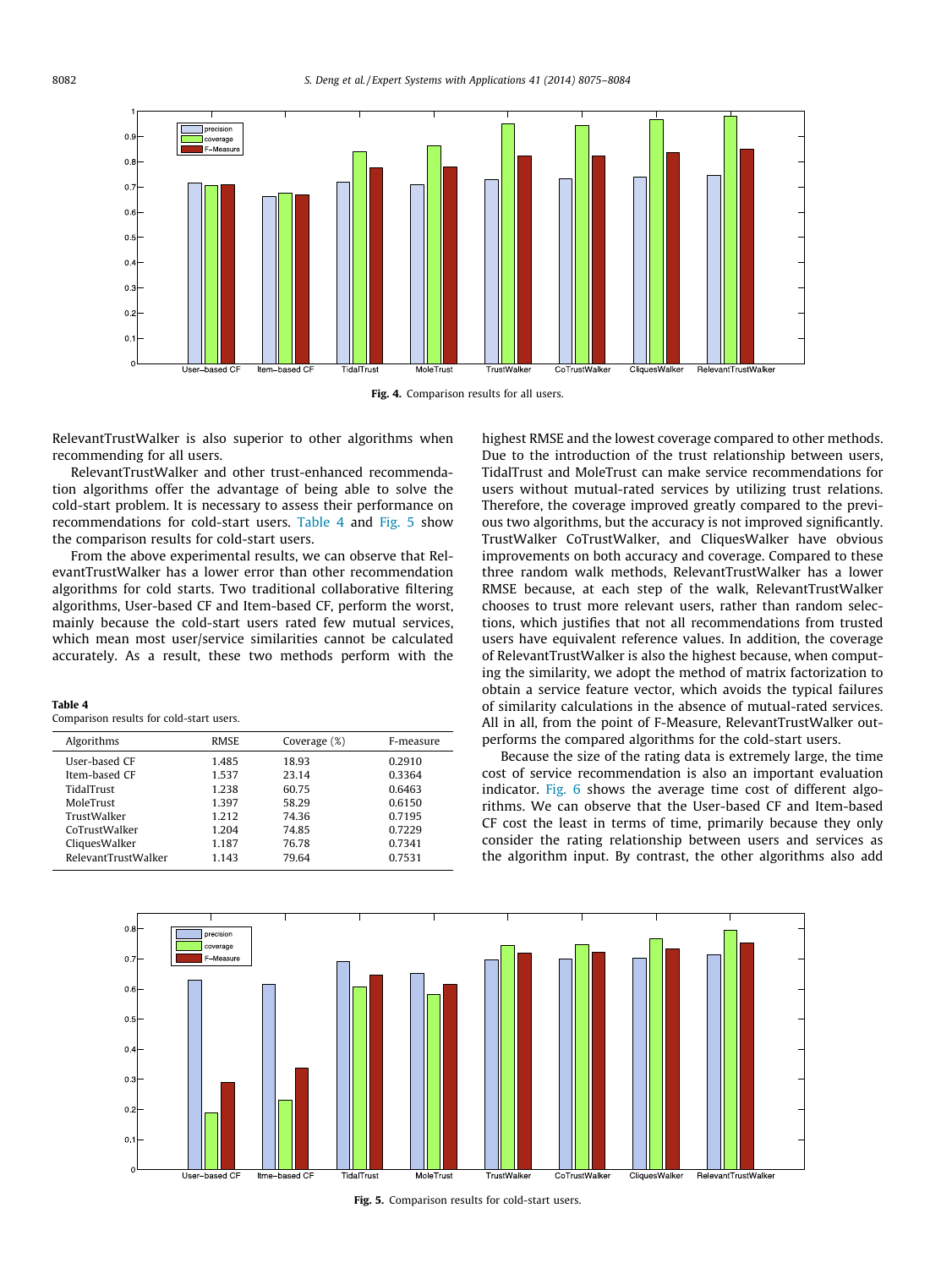<span id="page-8-0"></span>

Fig. 6. Time costs of different algorithms.

the trust relationship between users as input, which increase the calculation of algorithms. Compared to the other random walk algorithm, RelevantTrustWalker costs much less in terms of time because, at each step of the walk, RelevantTrustWalker selects the target according to trust relevancy instead of selecting randomly, which makes the recommendation result tend to become stable more quickly to improve the calculation efficiency.

## 6. Conclusions

In solving the problem of personalized recommendations from large-scale service candidates, this paper has three main goals: (1) solving the problem of recommendations with cold-start users, (2) is solving the problem of recommendations with a large and spare user-service rating matrix, and (3) is solving the problem of recommendations with trust relations. To this end, this paper presents a trust-enhanced recommendation method, Relevant-TrustWalker, the main contributions of which include (1) proposing the concept of trust relevancy, which is used to weight the existing social network. Furthermore, for this model, we (2) develop an improved random walk algorithm. Existing random walk methods usually randomly select the target node for each step when choosing to walk. By contrast, the proposed approach selects the target node based on trust relevance, which makes each walk step tend towards similar users. Thus, the recommendation contribution from trusted users is distinguished. We also (3) utilize large-scale real data sets to evaluate the accuracy of the algorithm. In this paper, the experimental data comes from the real-world Epinions website, and the data volume is extremely enormous. The experimental results show that the proposed approach can be directly applied in existing social networks and has high accuracy.

Personalized service recommendations from large-scale service candidates have been a heavily researched topic in recent years. The proposed method in this paper effectively solves this problem. We believe that the method still has much room for improvement. For example, in this paper, we consider the trust relationships between users in the social trust network as invariant. In fact, the trust relationship between users can change with time. In addition, the ratings from users are also time sensitive; ratings that are significantly out-of-date may become noise information for recommendations. Therefore, we plan to include time sensitivity for trust-enhanced recommendations in our future work.

# Acknowledgments

This work was supported in part by the National Natural Science Foundation of China under Grant No. 61170033 and the National High-Tech Research and Development Plan of China under Grant No. 2013BAD19B10.

### References

- Alnemr, R., Bross, J., & Meinel, C. (2009). Constructing a context-aware serviceoriented reputation model using attention allocation points. In IEEE international conference on service (pp. 451–457).
- Andersen, R., Borgs, C., & Chayes, J. et al. (2008). Trust-based recommendation systems: an axiomatic approach. In International conference on world wide web (pp. 199–208).
- Benesty, J., Chen, J., & Huang, Y. (2009). Pearson correlation coefficient. Noise reduction in speech processing. Springer, Berlin Heidelberg, 2(2): pp. 1–4.
- Blake, M.B., & Nowlan, M.F. (2007). A web service recommender system using enhanced syntactical matching. In IEEE international conference on web service (pp. 575–582).
- Chen, X., Liu, X., & Huang, Z. (2010). Regionknn: A scalable hybrid collaborative filtering algorithm for personalized web service recommendation. In IEEE international conference on web services (pp. 9–16).
- Chen, L., Feng, Y., & Wu, J. et al. (2011). An enhanced qos prediction approach for service selection. In IEEE international conference on service computing (pp. 727– 728).
- [Danielsson, P. E. \(1980\). Euclidean distance mapping.](http://refhub.elsevier.com/S0957-4174(14)00410-2/h0125) Computer Graphics and Image [Processing, 14](http://refhub.elsevier.com/S0957-4174(14)00410-2/h0125)(3), 227–248.
- [Deng, S., Huang, L., Li, Y., & Yin, J. \(2014a\). Deploying data-intensive service](http://refhub.elsevier.com/S0957-4174(14)00410-2/h0005) [composition with a negative selection algorithm.](http://refhub.elsevier.com/S0957-4174(14)00410-2/h0005) International Journal of Web [Service Research, 11](http://refhub.elsevier.com/S0957-4174(14)00410-2/h0005)(1), 75–92.
- [Deng, S., Huang, L., Tan, W., & Wu, Z. \(2014b\). Top-k automatic service composition:](http://refhub.elsevier.com/S0957-4174(14)00410-2/h0010) [a parallel framework for large-scale service sets.](http://refhub.elsevier.com/S0957-4174(14)00410-2/h0010) IEEE Transactions on [Automation Science and Engineering, 11](http://refhub.elsevier.com/S0957-4174(14)00410-2/h0010)(3), 891–905.
- [Deng, S., Huang, L., Wu, J., & Wu, Z. \(2014\). Trust-based personalized service](http://refhub.elsevier.com/S0957-4174(14)00410-2/h0025) [recommendation: a network perspective.](http://refhub.elsevier.com/S0957-4174(14)00410-2/h0025) Journal of Computer Science and [Technology, V29](http://refhub.elsevier.com/S0957-4174(14)00410-2/h0025)(1), 69–80.
- [Deng, S., Huang, L., Wu, B., & Xiong, L. \(2013b\). Parallel optimization for data](http://refhub.elsevier.com/S0957-4174(14)00410-2/h0020)intensive service Composition. [Journal of Internet Technology, 14](http://refhub.elsevier.com/S0957-4174(14)00410-2/h0020)(6), 817–824.
- [Deng, S., Wu, B., & Wu, Z. \(2013a\). Efficient planning for top-k web service](http://refhub.elsevier.com/S0957-4174(14)00410-2/h0015) composition. [Knowledge and Information Systems, 36](http://refhub.elsevier.com/S0957-4174(14)00410-2/h0015)(3), 579–605.
- Golbeck, J.A. (2005). Computing and applying trust in web-based social networks. Jamali, M., & Ester, M. (2009). TrustWalker: a random walk model for combining
- trust-based and item-based recommendation. In International conference on knowledge discovery and data mining (pp. 397–406). Jiang, Y., Liu, J., & Tang, M. (2011). An effective web service recommendation
- method based on personalized collaborative filtering. In IEEE international conference on web services (pp. 211–218).
- [Jøsang, A., Roslan, I., & Colin, B. \(2007\). A survey of trust and reputation systems for](http://refhub.elsevier.com/S0957-4174(14)00410-2/h0190) online service provision. [Decision Support Systems, 43](http://refhub.elsevier.com/S0957-4174(14)00410-2/h0190)(2), 618–644.
- [Koren, Y., Bell, R., & Volinsky, C. \(2009\). Matrix factorization techniques for](http://refhub.elsevier.com/S0957-4174(14)00410-2/h0135) [recommender systems.](http://refhub.elsevier.com/S0957-4174(14)00410-2/h0135) Computer, 42(8), 30–37.
- Krause, E. F. (1987). [Taxicab geometry: An adventure in non-euclidean geometry](http://refhub.elsevier.com/S0957-4174(14)00410-2/h0130). [Courier Dover Publications.](http://refhub.elsevier.com/S0957-4174(14)00410-2/h0130)